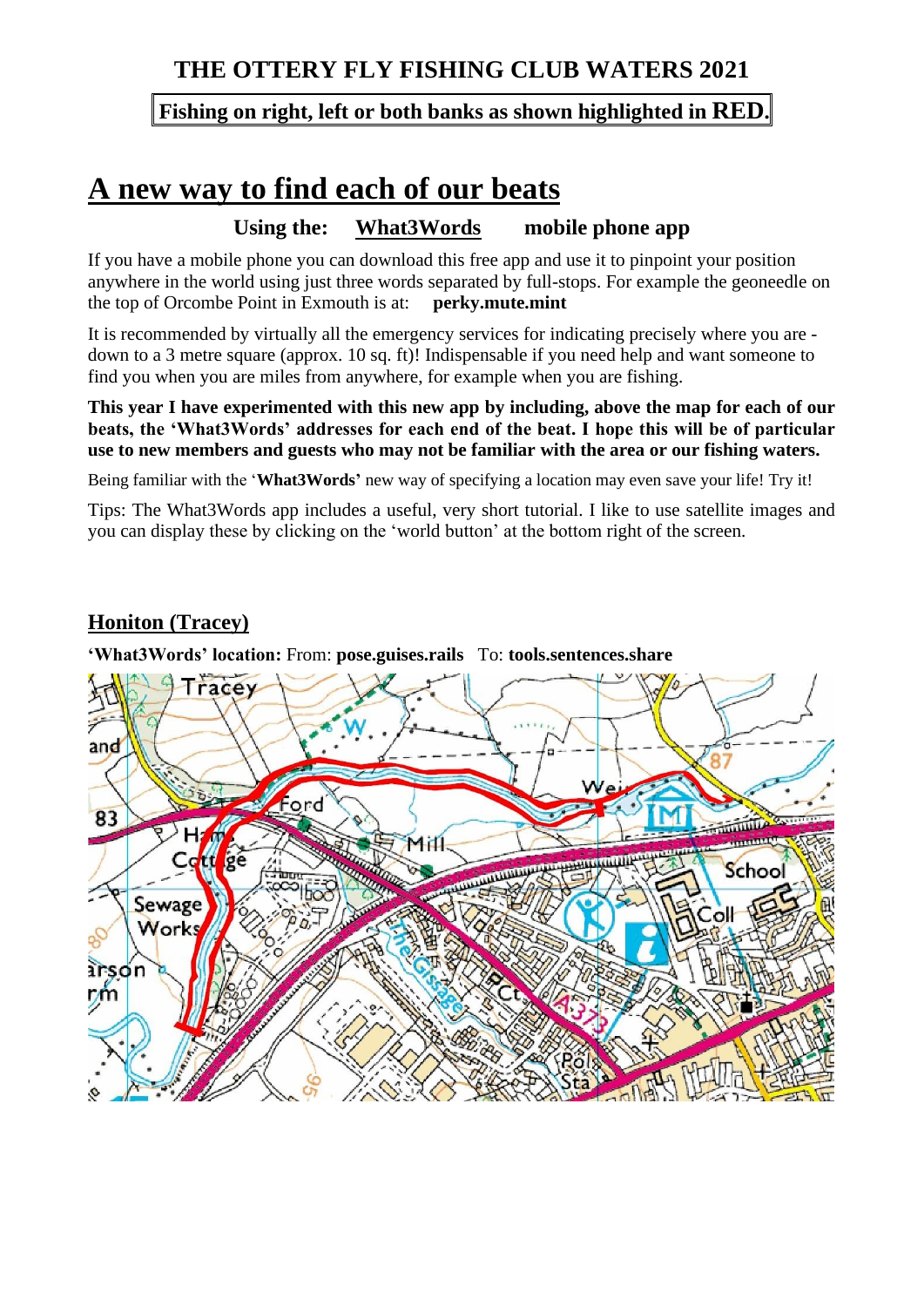### **Alfington**

**'What3Words' location:** From: **toads.solution.wide** To: **innocence.sample.hugs**



#### **Cadhay**

**'What3Words' location:** From: **compiler.airstrip.aquatics** To: **sloping.enacted.feasting**